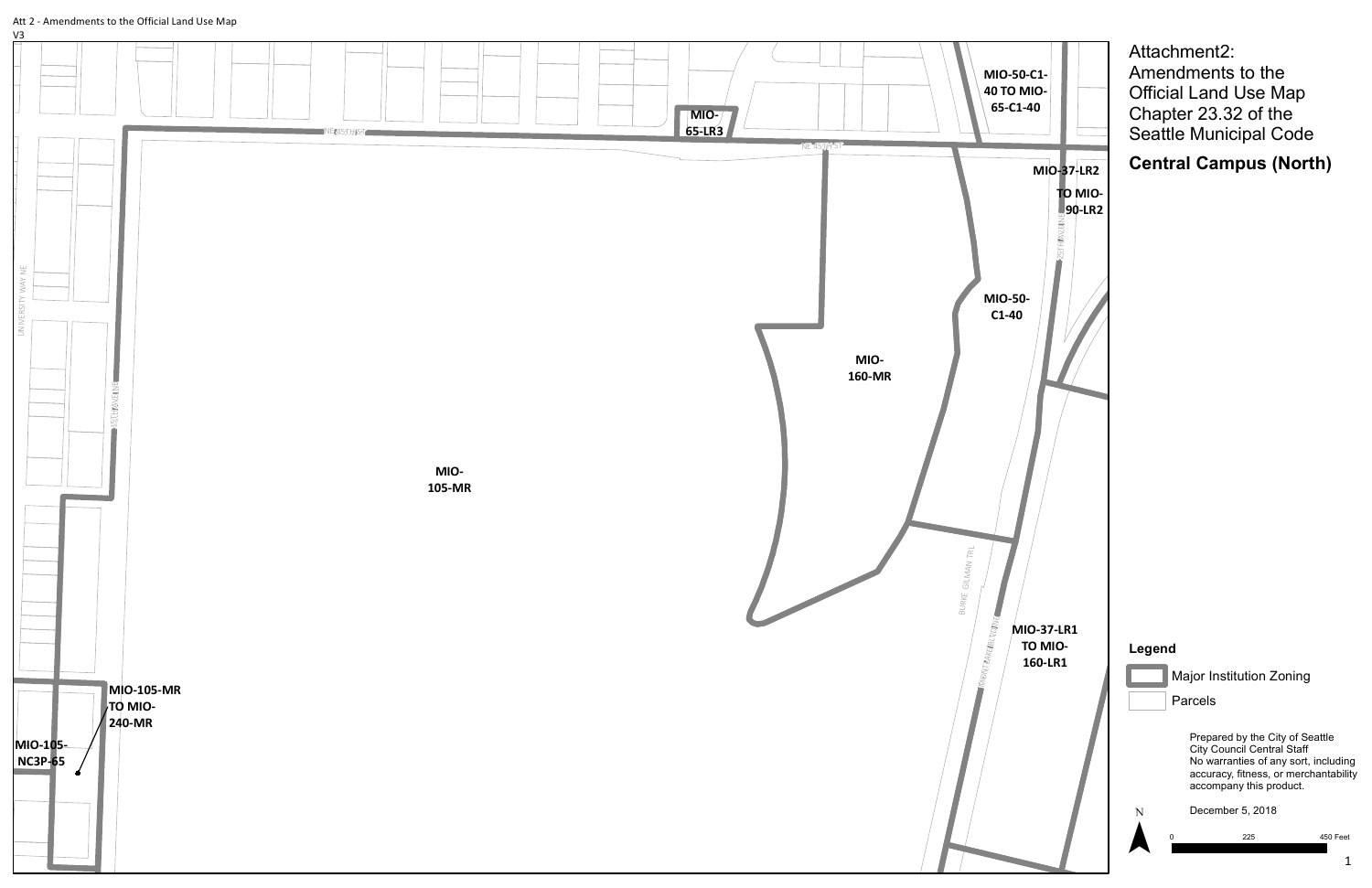

Prepared by the City of Seattle City Council Central Staff No warranties of any sort, including accuracy, fitness, or merchantability accompany this product.

December 5, 2018

0 265 530 Feet

### **Legend**

Major Institution Zoning

Parcels

Attachment2: Amendments to the Official Land Use Map Chapter 23.32 of the Seattle Municipal Code

**Central Campus (South)**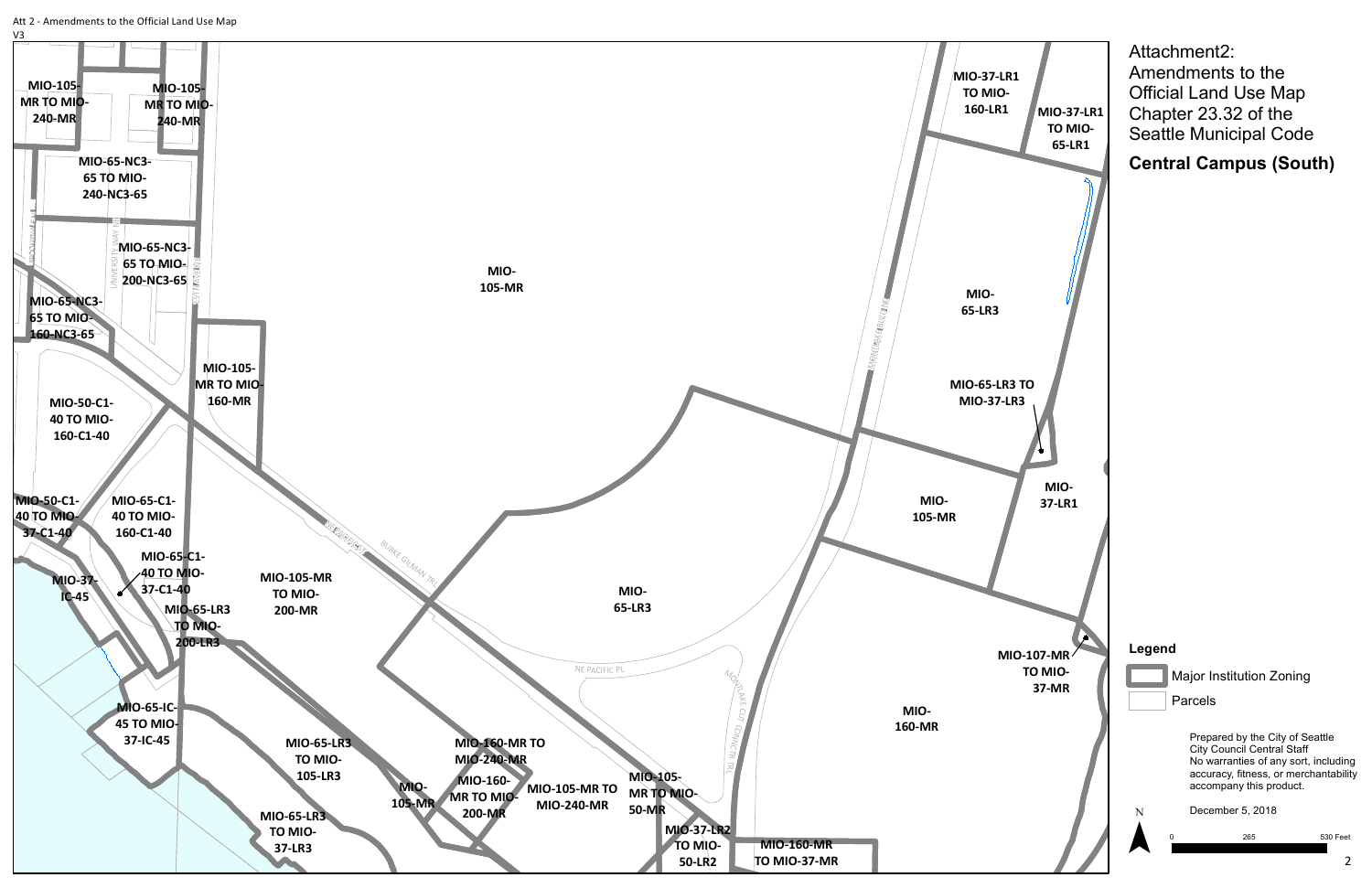

### Att 2 - Amendments to the Official Land Use Map



Attachment2: Amendments to the Official Land Use Map Chapter 23.32 of the Seattle Municipal Code

East Campus (North)

# Legend



Major Institution Zoning

Parcels

Prepared by the City of Seattle City Council Central Staff No warranties of any sort, including accuracy, fitness, or merchantability accompany this product.

0

December 5, 2018

3 8 5

770 Feet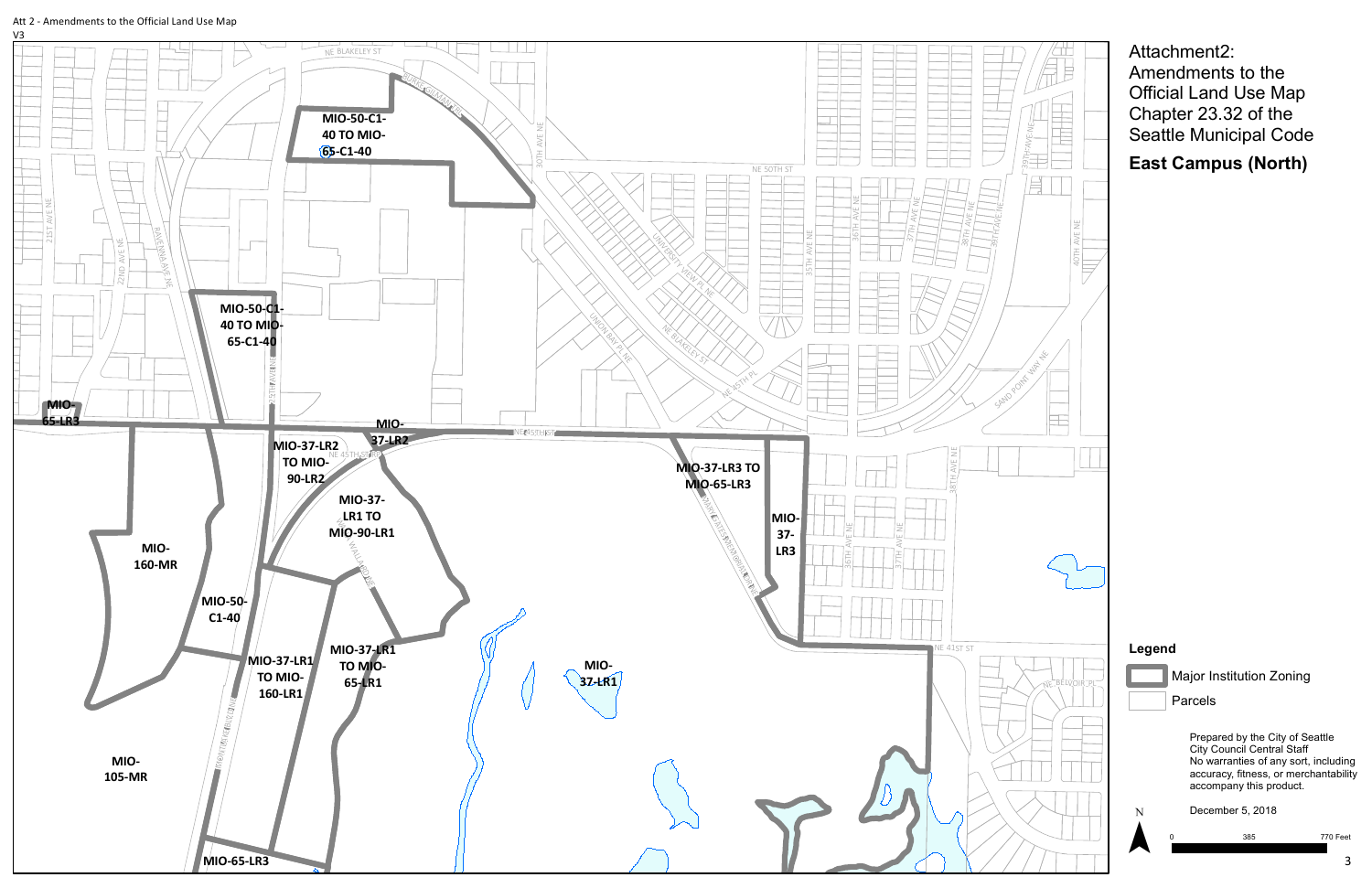

Prepared by the City of Seattle City Council Central Staff No warranties of any sort, including accuracy, fitness, or merchantability accompany this product.



December 5, 2018

0 325 650 Feet

## **Legend**



Major Institution Zoning

Parcels

Attachment2: Amendments to the Official Land Use Map Chapter 23.32 of the Seattle Municipal Code

**East Campus (South)**

Att 2 - Amendments to the Official Land Use Map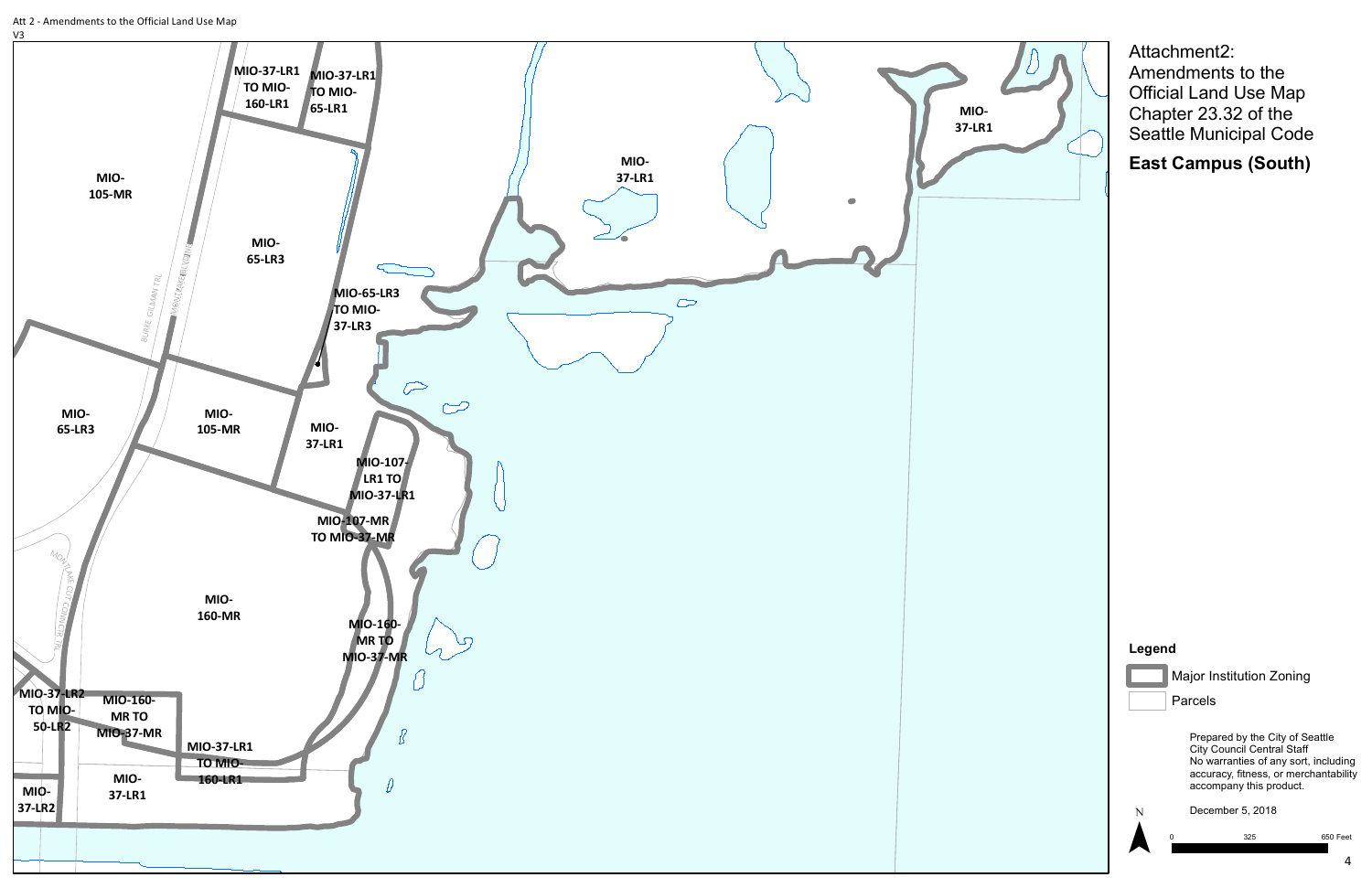Att 2 - Amendments to the Official Land Use Map